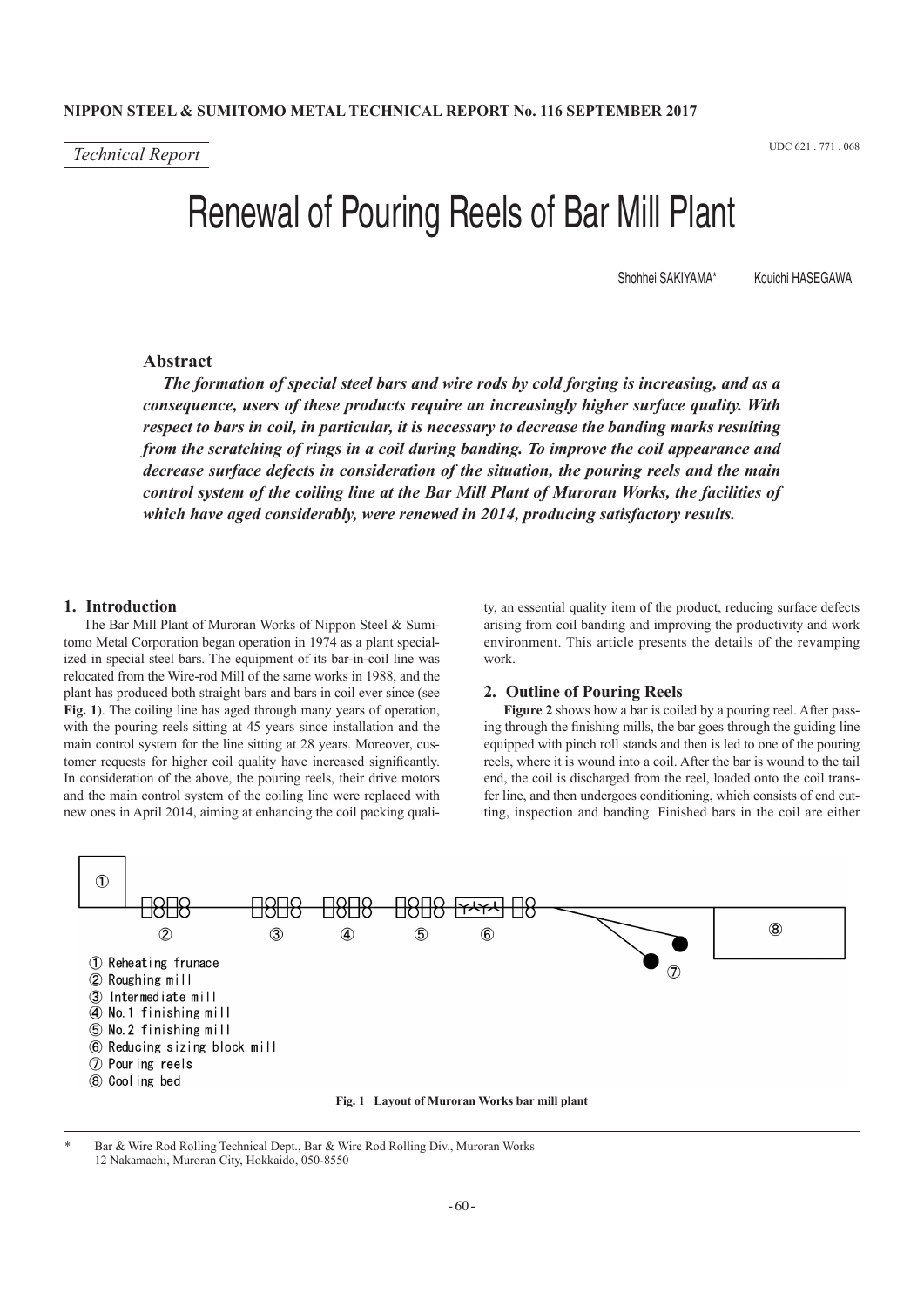# **NIPPON STEEL & SUMITOMO METAL TECHNICAL REPORT No. 116 SEPTEMBER 2017**



shipped to users or sent to further treatment processes such as annealing.

**Figure 3** schematically shows the pouring reel before the renewal. Vertical members, called ribs or sometimes pins, were provided to hold the coil from the inside and the outside at equal intervals. Whereas the outer ribs were mounted movably in the radial direction to produce coils of two different outer diameters, the inner ribs were fixed at their lower ends to the bottom of the drum, and tied to each other horizontally at the top ends. The bottom plate of the space in which the coil is wound is vertically movable so that, before receiving an incoming bar, it is set at the best position calculated from the weight of the coil to prevent the tail end of the bar from protruding outside the reel.

## **3. Problems of Old Facilities**

The problems of the pouring reels before the revamp are explained below. There were various problems due to different reasons: some arose owing to the aging of the equipment, and others became obvious as a result of the capacity increase, change in the operation regime, etc. of the mill.

#### **3.1 Banding marks**

User requirements for higher product surface quality have grown stricter year by year, and regarding bars in coil, measures were sought to minimize surface defects, especially banding marks, which tended to be deep. They resulted from the scratching of rings with each other within one coil during banding after coiling. They were mostly in the form of grooves running roughly at right angles to the rolling direction, the grooves form in both of the scratching rings, and since the marks are formed mostly when cold, the groove surfaces have a metallic luster in different degrees depending on the



**Fig. 4 Measurement results of the ring diameter**



**Fig. 5 Measured eccentricity of reel**

temperature of banding. Past experience has shown that banding marks tended to occur more with loose coils since the rings moved more easily during banding.

Investigations into the cause of banding marks confirmed that they occurred more often at specific positions as explained below. To increase the packing density of coils, the reel rotation speed is changed during the coiling of a bar so as to evenly distribute the rings from the inner to outer sides of the coil; this speed control is called wobbling control (see **Fig. 4**). When the diameters of the rings in which banding marks occurred were measured, however, more than half of them were found to occur in rings with irregular diameters not conforming to the wobbling control. Figure 4 shows a case where the diameters of some rings are smaller than intended by the wobbling control. Note that abnormal rings are either smaller or larger in diameter, and the banding marks were confirmed to occur in both cases.

We presumed that the cause of the abnormal ring diameter was the decentering of the reel due to deformation of the ribs and their support structures, and investigated the decentering during rotation. **Figure 5** shows the investigation result: the eccentricity of the inner rib assembly was as large as 30 mm at worst, which supposedly led to the steel being wound at a speed not intended by the wobbling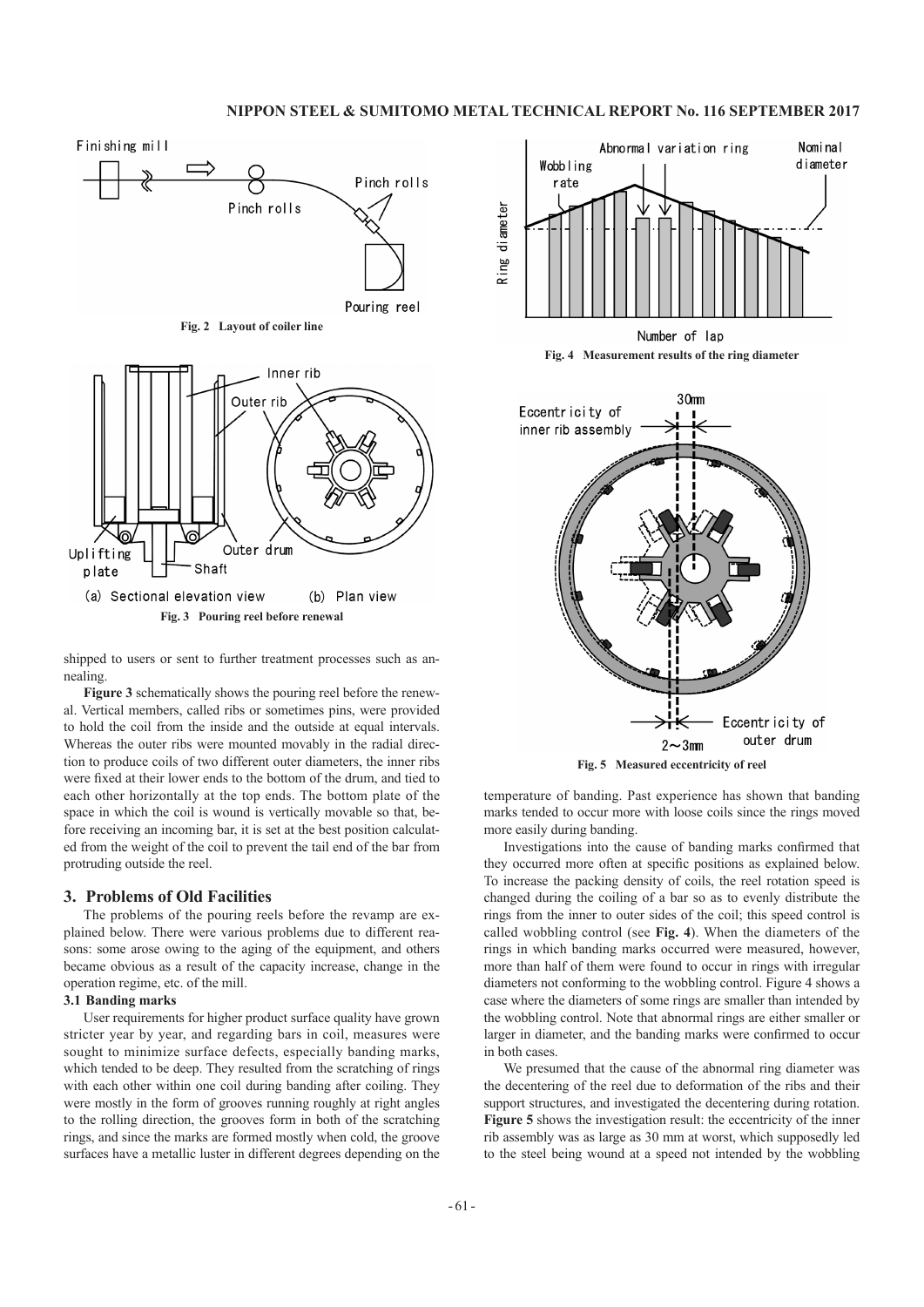# **NIPPON STEEL & SUMITOMO METAL TECHNICAL REPORT No. 116 SEPTEMBER 2017**

control, and caused temporary fluctuation of the ring diameter, which then adversely affected the diameters of subsequent rings. The decentering was found to result from thermal deformation of the ribs proper and the wear of their support structure. The parts fixing the ribs were replaced with new ones to correct the decentering, but the situation did not improve significantly. From this, we concluded that it was necessary to review the entire reel structure to improve the structural strength and replace them with new ones.

Another cause of the irregular change of ring diameter was that the drive motors of the reels sometimes failed to run at the rated speed for high-speed coiling of small-diameter products. This was because, even when large acceleration and deceleration were required for wobbling control, the motor speed could not surpass a certain rotation owing to the upper limit of the motor current. Thus, it was necessary to increase the motor capacity as well at the renewal.

# **3.2 Rib marks and rib polishing**

During coiling using the old pouring reel, the ribs contacted the hot product and their surfaces were roughened by seizure at high temperature. When a coil was wound to the end and lifted up from inside the reel, the coil scratched the ribs and because of the rough rib surfaces, oval depressions having a rough surface, or rib marks, formed at the bar surface on the outer side of the coil. **Figure 6** shows the change in the surface temperature of the outer rib surfaces during continuous operation. Since the old reels did not have any measures to cool the ribs, the rib surface temperature often exceeded 250°C after coiling roughly 30 bars, and in this temperature range, the surface roughening advanced and the depth of rib marks tended to increase. For this reason, after coiling a product lot of 500 t, the mill line operation was temporarily stopped, the reels were cooled with water spray from above, and then after the machine became sufficiently cool, operators went down to the reel inside to polish the rib surfaces. This, besides being unpleasant work in a hot environment, greatly decreased the productivity of the mill line, and for many years effective measures to dispense with the stoppage were investigated.

#### **3.3 Tail overflow**

At the end of coiling of a bar, the tail end sometimes fails to be wound to inside the reel and protrudes upwards; this is called tail overflow or pig-tailing. It tended to occur more at the coiling of small-diameter bars at low temperature. This was because the coil height of a small-diameter product tended to be large, and in addition, in coiling at low temperature, the bending stiffness of the steel increased, lowering the packing density of the coil, which led to further increase in the coil height; the coil height sometimes exceeded the reel depth before winding up a bar to the tail end. Before the revamp, there were no other countermeasures than to set an upper



limit to the coil weight of small-diameter bars, but this lowered the yield of the product more than that of others. It was desirable, therefore, to increase the depth of the reels and remove the upper limit of the coil weight.

#### **3.4 Machine aging**

In addition to the product quality problems described above, the very machines of the reel were seriously aged; the bearings and gears of the reduction units, which were the causes of the reel decentering, were near the end of their service lives, as was the insulation of the drive motors. Moreover, the main control system that regulated the operation of the coiling line was so old that there was little room for partial improvements; the circuit boards were no longer manufactured, and its software capacity was insufficient. It therefore had to be renewed as a matter of urgency.

#### **4. Outlines of Renewal**

To solve the problems described in the previous Section 3, the pouring reels, their drive motors and the main control system were replaced with new ones. The pouring reels were ordered from Danieli Morgardshammer in appreciation of the rich supply of references of this type of machine worldwide including Japan. **Figure 7** shows a vertical sectional view and a plan view of the reel after the renewal, and **Table 1** its main specifications. The features of the new machines are explained below.

#### **4.1 Change from rib type to drum type**

To solve the problem of the decentering of the ribs permanently, the machine structure was changed from the rib type to the drum type, which is more robust and less prone to the decentering by aging than the rib type, although it is more expensive. Another advantage of the drum type is that the bar is held by the inner surface of



(b) Plan view (a) Sectional elevation view **Fig. 7 New pouring reel**

**Table 1 Main specifications of pouring reel**

|                | Before renewal       | After renewal        |
|----------------|----------------------|----------------------|
| Type           | Rib type             | Drum type (no ribs)  |
| Outer diameter | 1400/1270mm          | 1350mm               |
| Inner diameter | $1010 \,\mathrm{mm}$ | $1000 \,\mathrm{mm}$ |
| Height         | 1800 mm              | $2300$ mm            |
| Motor capacity | $400 \text{kW}$      | $600\,\mathrm{kW}$   |
| Manufacturer   | Hitachi Zosen        | Morgardshammar       |
|                | (Kobelco)            | (Danieli)            |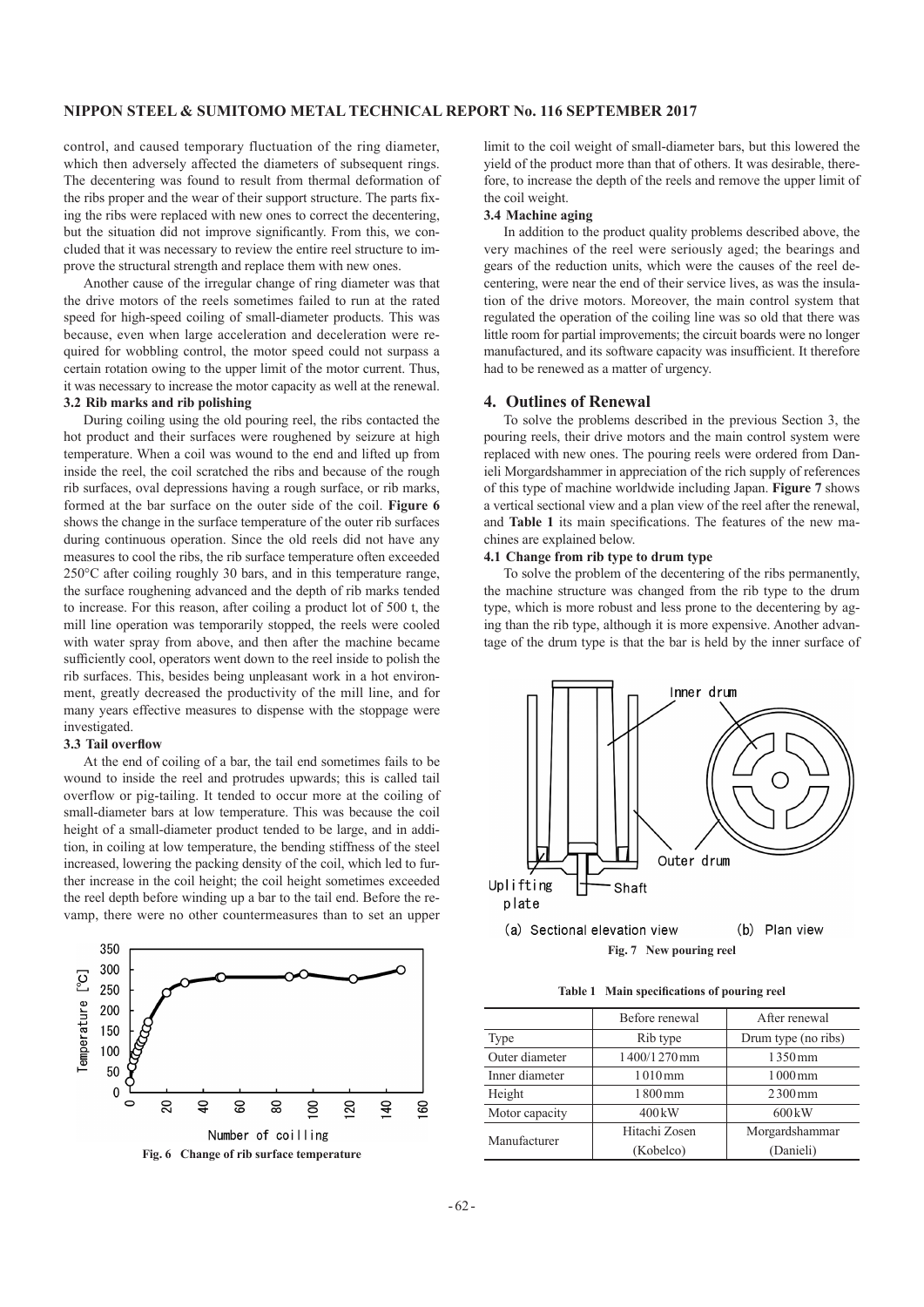the outer drum rather than at points by the outer ribs, and surface defects are less likely to occur. On the other hand, to produce coils of large and small diameters, which was possible with the rib type reels, with the drum type it is necessary to change the drum, and this did not seem viable considering the operators' work load and the line stop required for the drum change. Since the majority of the coils were of the larger outer diameter type before the revamp, the coil diameter was unified to the larger through consultation with clients, and selection of the drum type was enabled. The drum diameter of the new reels was set slightly smaller than the larger outer diameter before the renewal, and by reducing the coil thickness (the difference between the inner and outer diameters), increase in the packing density was envisaged.

# **4.2 Introduction of reel cooling**

To prevent the recurrence of seizure marks like the rib marks before the revamp, measures for cooling the outer and inner drums were newly introduced. The outer drum was designed to be cooled with water spray from outside, and the inner drum to consist of sections of water tanks so that they were cooled by the vaporization of the water. Thanks to these measures, it became possible to keep the reel portions in contact with the product cooled during coiling operation.

## **4.3 Improvement of wobbling control**

To increase the coil packing density, the reel rotation speed was changed during coiling (wobbling control), but before the renewal, the pattern of the acceleration and deceleration could be controlled in the form of triangular waves, only the amplitude and cycle were changeable, and for this reason, delicate wobbling control was impossible. To increase the coil density, the wobbling control function was improved during the replacement of the main control system. Trapezoidal and other waveforms were enabled in addition to the triangular waves, and changing wobbling conditions according to the size and steel grade of the product became practicable. It also became possible to individually set, in addition to the amplitude and cycle, the rates of acceleration and deceleration, the time of constant speed after each acceleration and deceleration. Furthermore, to prevent the head end of bars from sticking in the reel bottom plate or striking it too strongly, a head-up control has been introduced, whereby the reel rotation is accelerated when the head end of a bar comes into the reel.

#### **4.4 Increase in reel depth**

Overflow of coil tails was a problem before the renewal. Moreover, since the diameter of the outer drum was decreased slightly, the coil height would inevitably be larger than before. In consideration of this, the reel depth has been increased from 1800 to 2300 mm.

#### **4.5 Increases in motor capacity and speed**

As described earlier, there were cases where the drive motors could not run as fast as required owing to the current limit. Besides this problem, it was necessary in the capacity and rotation design of the new reel drive system to solve another problem of the motors being used mostly above the rated current. In consideration of the load conditions of the old motors and the moment of inertia of the new reels, the capacity of the drive motors was increased from 400 to 600 kW.

## **4.6 Other improvements**

At the renewal of the main control system, it was replaced with one composed of programmable logic controllers (PLCs) of the most advanced type used in the steel industry, and at the same time, an on-line data collection and processing system was incorporated to enable storage and analysis of control data. By this, it has become possible to prevent machine problems from recurring and decreasing product quality problems by tracing back operation data to identify their causes.

# **5. Effects of Reel Renewal**

#### **5.1 Decrease of banding marks**

When coil packing density is low, rings move easily in the coil during banding, increasing the risk of banding marks. In consideration of this, the improvement effects of the revamping were evaluated using unit coil height (mm/t, coil height after banding divided by coil weight) as an indicator of the coil packing density. As a typical example, **Figs. 8** and **9** compare the unit coil heights of bars in the coil of JIS S10C, 19 mm in diameter, before and after the renewal. After the revamp, the unit coil height decreased roughly by 9 %, on average, realizing an improvement in the coil packing density. Similar results were obtained with products of other sizes. In addition, the eccentricity of reel rotation has been suppressed and the occurrence of abnormal ring diameters deviating from the wobbling control decreased thanks to the renewal of the reels.

Since the above looked promising for decreasing the banding marks of coils, we examined the actual banding marks off line along the entire lengths of S10C bars in a coil, 19 mm in diameter, produced before and after the revamp. **Figure 10** shows the result: the occurrence of banding marks decreased by 80% after the revamp, realizing the positive effect of increased coil packing density. The increase in the coil packing density proved effective also at improving coil appearance. Thus, the revamp of the bar-in-coil line has produced significant improvements in surface defects and coil appearance, important quality items of bars in coil.